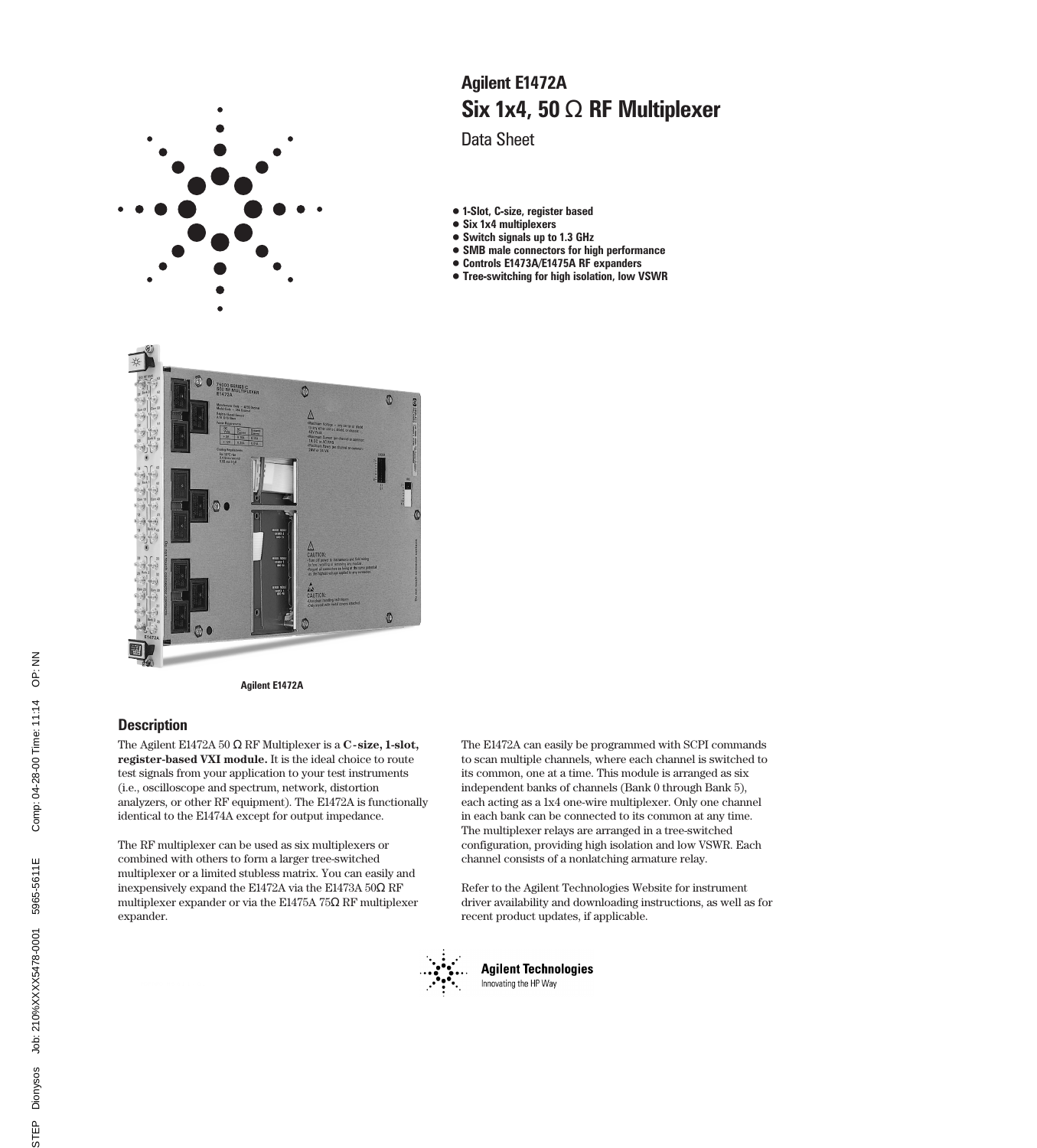### **Configuration**

Each channel consists of a non-latching armature relay. At power-on or reset, channels 00, 10, ... 50 are connected to COM 00, 10, ... 50, respectively, and all other channels are open (unterminated).

The RF multiplexer can be used as six multiplexers or combined with others to form a larger tree-switched multiplexer or a limited stubless matrix as shown in the accompanying diagram.

To expand the E1472A refer to the E1473A 50Ω RF multiplexer expander or the E1475A 75 $\Omega$  RF multiplexer expander. The E1472A can control other external relays requiring 5V, 12V, or 24V drive.

### Cables and Connectors

Various 50 Ω cables are available from Agilent for connecting to the SMB connectors on the front panel of the multiplexer. Adapters and other connectors are also available. Connectors are also available from Johnson Components.

Fax.: (507) 835-8356

Johnson Components: U.S.A. Tel.: 1-800-247-8256 Outside U.S.A. Tel.: (507) 835-6222

### Product Specifications

#### Input

| <b>Maximum voltage (center</b><br>or shield-to-center, shield |              |  |
|---------------------------------------------------------------|--------------|--|
| or chassis):                                                  | 42 V         |  |
| Maximum current (per channel or common):                      |              |  |
| DC:                                                           | 1 A          |  |
| AC rms:                                                       | 1 A          |  |
| Maximum power (per channel or common):                        |              |  |
| DC:                                                           | 24 W         |  |
| AC:                                                           | <b>24 VA</b> |  |

### DC

| <b>Maximum thermal offset:</b>                   | 6 u.V                   |
|--------------------------------------------------|-------------------------|
| <b>Closed channel resistance</b><br>(typical):   | $<$ 1 $\Omega$ initial  |
| <b>Insulation resistance</b><br>(between any two |                         |
| terminals):                                      | >10E8 Ω ≤40 °C, ≤65% RH |

### AC

Note: For AC performance, ZL=ZS=ZO, ≤40 °C, RH ≤95% for C-size, RH ≤65% for B-size Characteristic impedance (Zo): 50 Ω Insertion loss:  $<$ 10 MHz:  $<$ 0.1 dB <100 MHz: <0.4 dB  $<$ 500 MHz:  $<$ 0.9 dB<br> $<$ 1.3 GHz:  $<$ 1.5 dB  $<$ 1.3 GHz:  $<$ 1.5 dB<br> $<$ 3 GHz (tvn):  $<$ 8.0 dB  $<$ 3 GHz (tvp): Crosstalk (channel-to-channel): <10 MHz: <–90 dB  $<$ 100 MHz: Crosstalk (channel-to-channel, one channel closed or channel-tocommon) (terminated): <200 MHz: n/a  $<$ 500 MHz:  $<$ 1.3 GHz:  $<$   $<$   $<$  50 dB <3 GHz (typ): n/a VSWR: <10 MHz: <1.05 <100 MHz: <1.15 <200 MHz: n/a  $<$ 500 MHz:  $<$ 1.35  $<$ 1.3 GHz:  $<$ 1.5 <3 GHz: n/a Risetime: <300 ps Signal delay:  $<$ 3 ns Capacitance: Center-shield: n/a Chassis-shield: n/a

### General Characteristics

| Non-latching armature |
|-----------------------|
| All open              |
|                       |
| 5x10E6 operations     |
| 10E5 operations       |
|                       |

### General Specifications

| <b>VXI Characteristics</b>   |                                 |
|------------------------------|---------------------------------|
| VXI device type:             | Register based, A16, slave only |
| Size:                        | C                               |
| Slots:                       | 1                               |
| <b>Connectors:</b>           | P1/2                            |
| <b>Shared memory:</b>        | None                            |
| <b>VXI busses:</b>           | None                            |
| <b>C-size compatibility:</b> | n/a                             |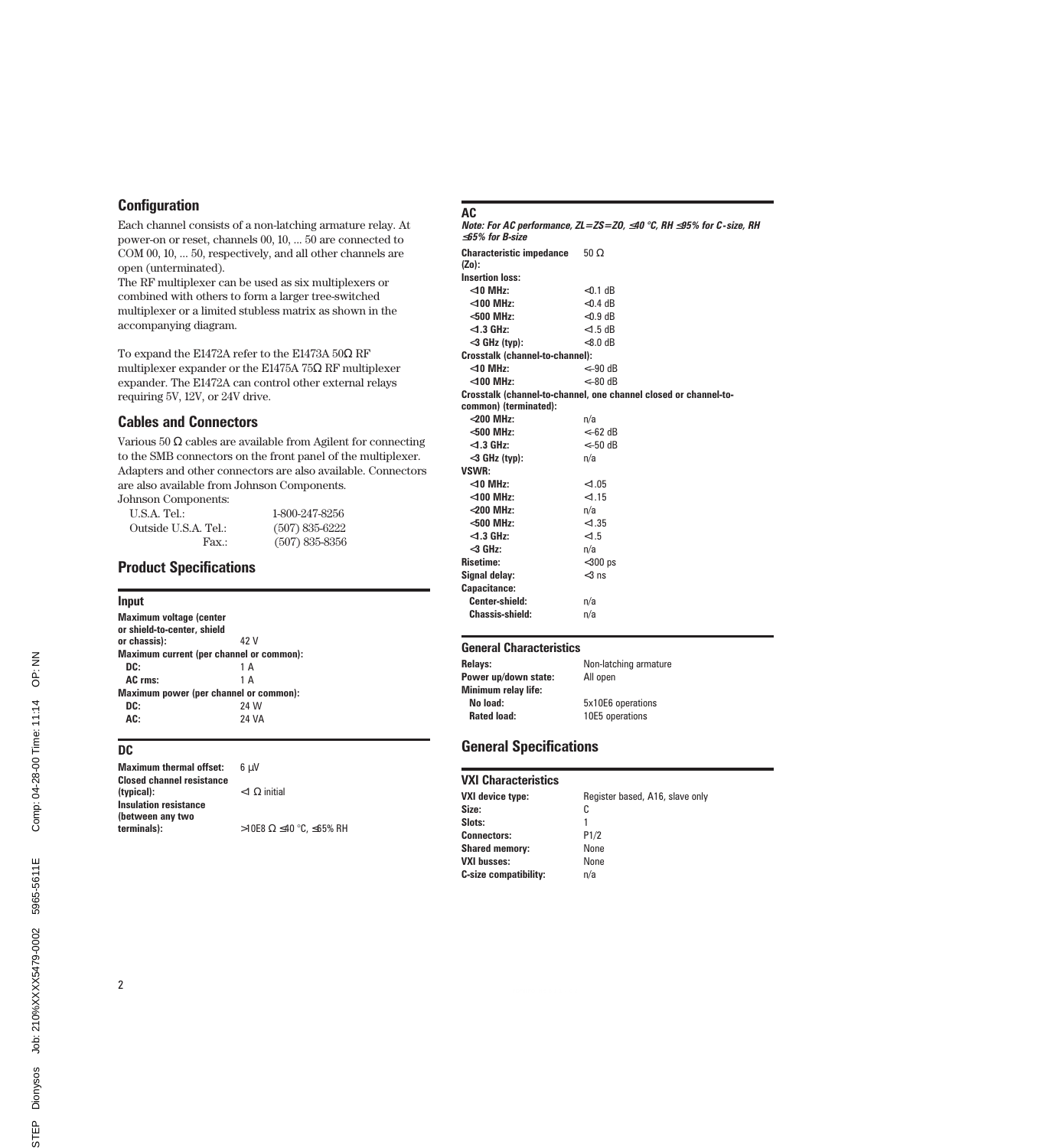|  | <b>Instrument Drivers</b> |  |
|--|---------------------------|--|
|--|---------------------------|--|

See the Agilent Technologies Website (http://www.agilent.com/find/ inst\_drivers) for driver availability and downloading.

| <b>Command module</b>             |              |
|-----------------------------------|--------------|
| firmware:                         | Downloadable |
| <b>Command module</b>             |              |
| firmware rev:                     | A.02         |
| <b>I-SCPI Win 3.1:</b>            | Yes          |
| <b>LSCPI Series 700:</b>          | Yes          |
| <b>C-SCPI LynxOS:</b>             | Yes          |
| C-SCPI Series 700:                | Yes          |
| <b>Panel Drivers:</b>             | Yes          |
| VXI <i>plug&amp;play</i> Win      |              |
| Framework:                        | Yes          |
| VXI <i>plug&amp;play</i> Win95/NT |              |
| Framework:                        | Yes          |
| VXI <i>plug&amp;play</i> HP-UX    |              |
| Framework:                        | N٥           |

#### Module Current

|           | l <sub>PM</sub> | I <sub>DM</sub> |  |
|-----------|-----------------|-----------------|--|
| $+5V$     | 0.1             | 0.1             |  |
| $+12V$ :  | 0.36            | 0.01            |  |
| $-12V$ :  | 0               | 0               |  |
| $+24 V:$  | 0               | 0               |  |
| $-24$ V:  | 0               | 0               |  |
| $-5.2 V:$ | 0               | 0               |  |
| $-2V:$    | 0               | N               |  |

#### Cooling/Slot

| Watts/slot:                     | 6.00 |
|---------------------------------|------|
| $\Delta$ P mm H <sub>2</sub> 0: | 0.10 |
| Air Flow liter/s:               | 0.50 |

### Ordering Information Description **Description** Product No. Six 1x4 50  $\Omega$  RF Multiplexer E1472A

E1472A W01

| Service Manual                               | E1472A 0B3 |
|----------------------------------------------|------------|
| 3 yr. Retn. to Agilent to 1 yr. OnSite Warr. | E1472A W0  |



Agilent E1472A front panel detail





Frequency